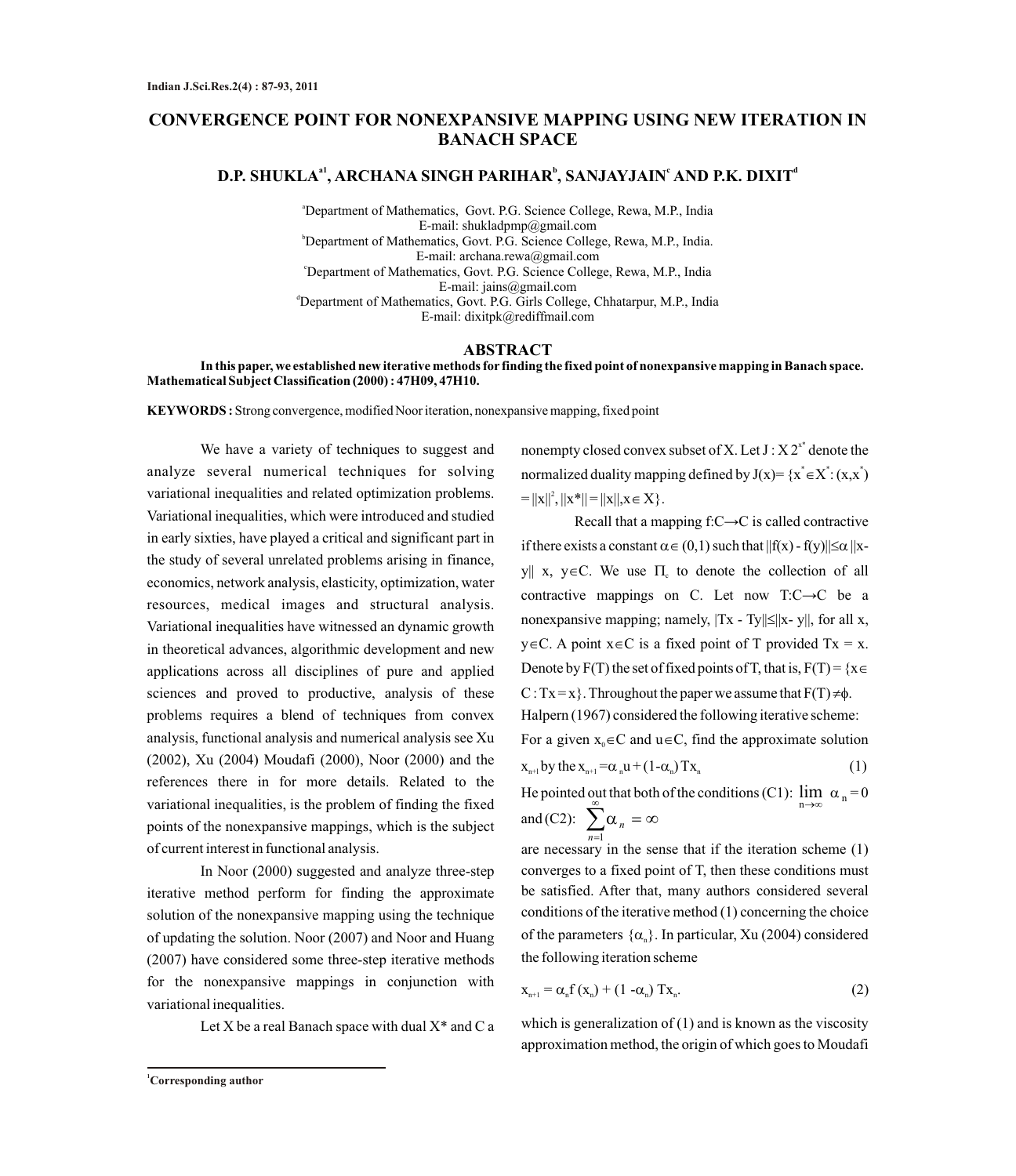(2000), Xu (2004) proved the strong convergence of the sequence  $\{x_n\}$  by using the conditions (C1), (C2) and the following condition:

(C3) either : 
$$
\sum_{n=1}^{\infty} \left| \alpha_{n+1} - \alpha_n \right| < \infty \text{ or } \lim_{n \to \infty} (\alpha_{n+1}/\alpha_n) = 1.
$$

Considered the following modified Noor iteration for nonexpansive mappings.

$$
w_n = \delta_n x_n + (1 - \delta_n) T x_n,
$$
  
\n
$$
z_n = y_n x_n + (1 - y_n) T w_n,
$$
  
\n
$$
y_n = \beta_n x_n + (1 - \beta_n) T z_n,
$$
  
\n
$$
x_{n+1} = a_n u + (1 - \alpha_n) y_n,
$$
\n(3)

It is clear from (3) that modified Noor iteration include the two-step and one-step iterations as special cases of Noor iterations.

Su and Qin (2006) obtained the following result.

THEOREM SQ. Let C be a closed convex subset of a uniformly smooth Banach space X and let  $T: C \rightarrow C$  be a nonexpansive mapping such that  $F(T) \neq \emptyset$ . Given a point  $u \in C$ , the initial guess  $x_0 \in C$  is chosen arbitrarily and given sequences  $\{\alpha_n\}$ ,  $\{\beta_n\}$ ,  $\{\chi_n\}$  and  $\{\delta_n\}$  in [0,1], the following conditions are satisfied

(i) 
$$
\sum_{n=0}^{\infty} \alpha_n = \infty, \text{ or } \lim_{n \to \infty} \alpha_n = 0;
$$

(ii) 
$$
\beta_n + (1 + \beta_n)(1 - \gamma_n)(2 - \delta_n) \in (0, a) \text{ for some } a \in (0, 1);
$$

(iii) 
$$
\sum_{n=0}^{\infty} |\alpha_{n+1} - \alpha_n| < \infty, \sum_{n=0}^{\infty} |\beta_{n+1} - \beta_n| < \infty,
$$

$$
\sum_{n=0}^{\infty} |\gamma_{n+1} - \gamma_n| < \infty \text{ and } \sum_{n=0}^{\infty} |\delta_{n+1} - \delta_n| < \infty
$$

Then  ${X<sub>n</sub>}$  defined by (3) converges strongly to a fixed point of T

Motivated and inspired by the ongoing research in this direction, we consider and construct two multi-step iterations algorithms for approximating fixed pints of nonexpansive mappings. The main purpose of this paper is twofold. First we extend Su and Qin's result (2006) to a general situation with less restrictions on parameters for finding the fixed point of the nonexpansive mapping, which solve a certain variational inequality. Secondly, we propose a modified new iteration which enriches and complements the iterative methods of nonexpansive mapping.

#### **Preliminaries and Definitions**

Let X be a real Banach space with its dual  $X^*$ . Let S ={ $x \in X: ||x|| = 1$ } denote the unit sphere of X.

The norm on X is said to be  $G\hat{a}$  teaux differentiable if the limit

$$
\lim_{t \to 0} \frac{\|x + ty\| - \|x\|}{t}
$$
 (4)

exists for each x, y S and in this case X is said to be smooth. X is said to have a uniformly Frechet differentiable norm if the limit (4) is attained uniformly for x, y S and in this case  $X$ is said to be uniformly smooth. It is well-known that if X is uniformly smooth then the duality map is norm-to-norm uniformly continuous on bounded subsets of X

The first lemma is very well-known (subdifferential) inequality.

**Lemma 2.1**. Let X be a real Banach space and J the normalized duality map on X. Then for any given x,  $y \in X$ , the following inequality holds:

$$
||x+y||^2 \le ||x||^2 + 2 < y, \quad y(x+y) > 0, \quad \forall j(x+y) \in J(x+y).
$$

**Lemma 2.2.** Suzuki (2005) Let  $\{x_n\}$  and  $\{z_n\}$  be bounded sequences in a Banach space X and let  $\{\alpha_n\}$ be a sequence in [0, 1] which satisfies the following condition

 $0 < \lim \alpha_n \leq \lim \sup \alpha_n < 1.$  $n \rightarrow \infty$  $n \rightarrow \infty$ Suppose  $x_{n+1} = \alpha_n x_n + (1 - \alpha_n) z_n, n \ge 0$ , and  $\lim_{n\to\infty} \sup (||z_{n+1} - z_n|| - ||x_{n+1}-x_n||) \leq 0.$ n Then  $\lim_{|z_n - x_n||} = 0$ .

**Lemma 2.3**. Xu (2004) Assume  $\{\alpha_n\}$  is a sequence of nonnegative real numbers such that

$$
\alpha_{n+1} \leq (1 - \gamma_n) \alpha_n + \delta_n, n \geq 0,
$$

where  $\{\chi_n\}$  is a sequence in (0,1) and  $\{\delta_n\}$  is a sequence in R such- that

(i) 
$$
\sum_{n=0}^{\infty} \gamma_n = \infty;
$$
  
\n(ii) 
$$
\lim_{n \to \infty} \sup \delta_n / \gamma_n \le 0 \text{ or } \sum_{n=0}^{\infty} |\delta_n| < \infty
$$

Then n  $\lim_{n \to \infty} a_n = 0$ 

**Lemma 2.4**. Xu (2004) Let C be a nonempty closed convex subset of a real uniformly Banach space X. Let  $T: C \rightarrow C$  be a nonexpansive mapping with  $F(T)\neq\phi$ , and  $f\in \prod_c$ . Then  $\{x_t\}$ defined by

$$
x_{t} = tf(x_{t}) + (1 - t)Tx_{t}, t \in [0,1]
$$
\n(5)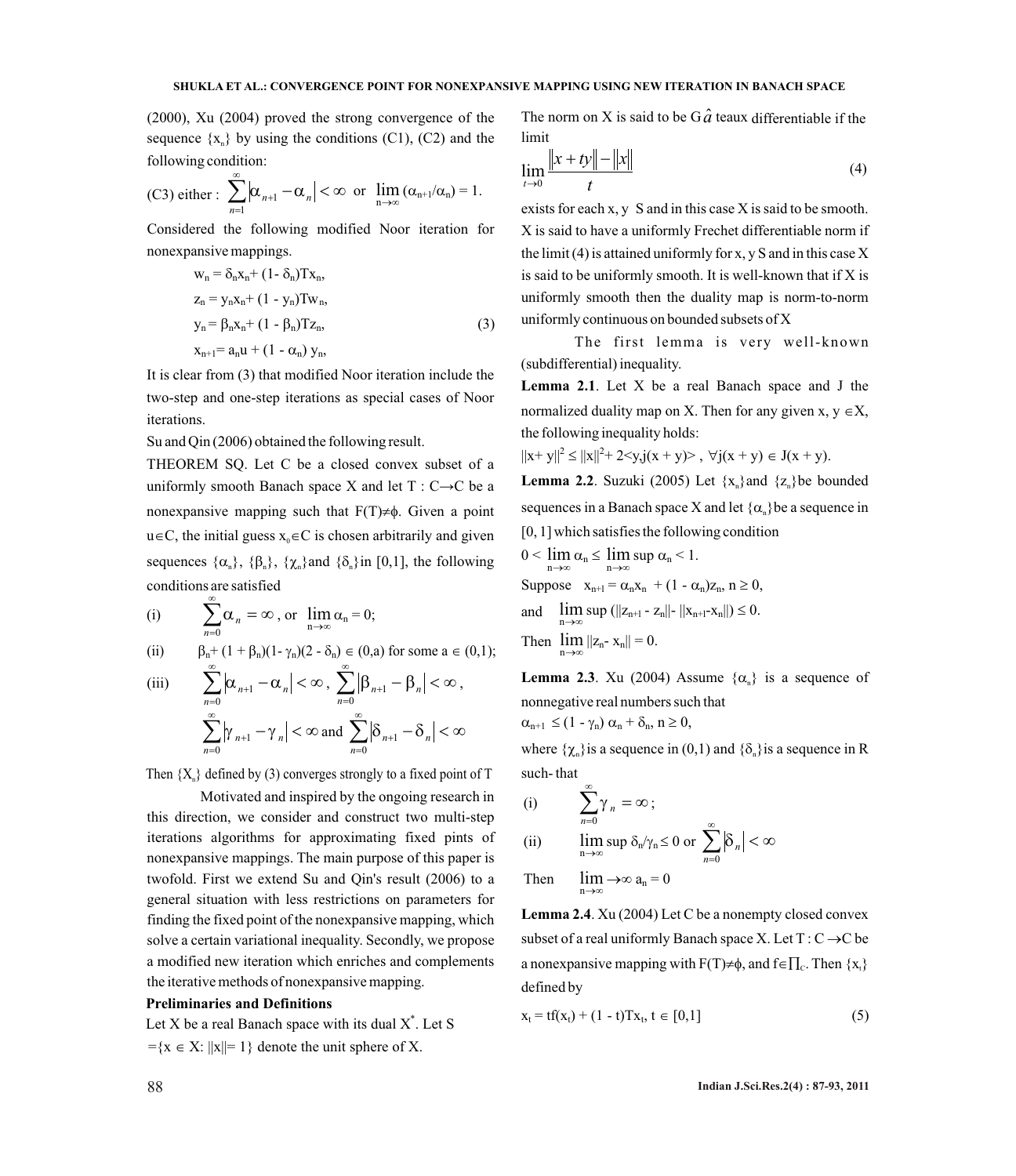converges strongly to a point p in F(T) which is the unique solution of the variational inequality

$$
\langle (I - f)p, j(x - p) > 0, x \in F(T). \tag{6} \tag{8} \tag{7} \langle f, \gamma \rangle \langle f, \gamma \rangle
$$

**Lemma 2.5**. Let C be a nonempty closed convex subset of a real uniformly smooth Banach space X. Let  $T: C \rightarrow C$  be a nonexpansive mapping with  $F(T) \neq \phi$ , and  $f \in \prod_{C}$ . Given

Then 
$$
\lim_{n \to \infty} \sup_{x \in \mathbb{R}} \sup_{z \in \mathbb{R}} \sup_{z \in \mathbb{R}} \sup_{z \in \mathbb{R}} \sup_{z \in \mathbb{R}} \sup_{z \in \mathbb{R}} \sup_{z \in \mathbb{R}} \sup_{z \in \mathbb{R}} \sup_{z \in \mathbb{R}} \sup_{z \in \mathbb{R}} \sup_{z \in \mathbb{R}} \sup_{z \in \mathbb{R}} \sup_{z \in \mathbb{R}} \sup_{z \in \mathbb{R}} \sup_{z \in \mathbb{R}} \sup_{z \in \mathbb{R}} \sup_{z \in \mathbb{R}} \sup_{z \in \mathbb{R}} \sup_{z \in \mathbb{R}} \sup_{z \in \mathbb{R}} \sup_{z \in \mathbb{R}} \sup_{z \in \mathbb{R}} \sup_{z \in \mathbb{R}} \sup_{z \in \mathbb{R}} \sup_{z \in \mathbb{R}} \sup_{z \in \mathbb{R}} \sup_{z \in \mathbb{R}} \sup_{z \in \mathbb{R}} \sup_{z \in \mathbb{R}} \sup_{z \in \mathbb{R}} \sup_{z \in \mathbb{R}} \sup_{z \in \mathbb{R}} \sup_{z \in \mathbb{R}} \sup_{z \in \mathbb{R}} \sup_{z \in \mathbb{R}} \sup_{z \in \mathbb{R}} \sup_{z \in \mathbb{R}} \sup_{z \in \mathbb{R}} \sup_{z \in \mathbb{R}} \sup_{z \in \mathbb{R}} \sup_{z \in \mathbb{R}} \sup_{z \in \mathbb{R}} \sup_{z \in \mathbb{R}} \sup_{z \in \mathbb{R}} \sup_{z \in \mathbb{R}} \sup_{z \in \mathbb{R}} \sup_{z \in \mathbb{R}} \sup_{z \in \mathbb{R}} \sup_{z \in \mathbb{R}} \sup_{z \in \mathbb{R}} \sup_{z \in \mathbb{R}} \sup_{z \in \mathbb{R}} \sup_{z \in \mathbb{R}} \sup_{z \in \mathbb{R}} \sup_{z \in \mathbb{R}} \sup_{z \in \mathbb{R}} \sup_{z \in \mathbb{R}} \sup_{z \in \mathbb{R}} \sup_{z \in \mathbb{R}} \sup_{z \in \mathbb{R}} \sup_{z \in \mathbb{R}} \sup_{z \in \mathbb{R}} \sup_{z \
$$

Proof Let  $x<sub>t</sub>$  be the unique fixed point of the contraction

mapping z<sub>t</sub> given by 
$$
z_t x = tf(x) + (1 - t)Tx
$$

Then 
$$
x_t - x_n = t(f(x_t) - x_n) + (1 - t)(Tx_t - x_n)
$$

We apply Lemma 2.1 to get

$$
||x_{t} - x_{n}||^{2} \le (1 - t)^{2} ||Tx_{t} - x_{n}||^{2} + 2t < f(x_{t}) - x_{n}, j(x_{t} - x_{n}) >
$$
  
\n
$$
\le (1 - t)^{2} (||Tx_{t} - Tx_{n}|| + ||Tx_{n} - x_{n}||)^{2}
$$
  
\n
$$
+ 2t < f(x_{t}) - xt, j(x_{t} - x_{n}) > + 2t||x_{t} - x_{n}||^{2}
$$
  
\n
$$
\le (1 - t)^{2} ||x_{t} - x_{n}||^{2} + a_{n}(t) + 2t ||x_{t} - x_{n}||^{2}
$$
  
\n
$$
+ 2t < f(x_{t}) - x_{t}, j(x_{t} - x_{n}) > ,
$$
  
\nwhere

$$
a_n(t) = ||Tx_n - x_n||(2||x_t - x_n|| + ||Tx_n - x_n||)
$$
(8)  

$$
\to 0 \text{ as } n \to \infty.
$$

The last inequality (7) implies

$$
\langle x_t - f x_t \cdot j(x_t - x_n) \rangle \leq \frac{t}{2} ||x_t - x_n||^2 + \frac{1}{2t} a_n(t). \quad (9)
$$

It follows that  $\lim_{n\to\infty} \sup \langle x_t - f(x_t), j(x_t - x_n) \rangle \leq \frac{\ell}{2} M_1^2$  $2^{1/2}$  $\frac{t}{2}M_1^2$ ,

where  $M_1 > 0$  is a constant such that

```
M_1 \ge ||x_t - x_n|| for all t \in (0, 1) and n \ge 0
```
Letting  $t \rightarrow 0$  in (9) yields.

 $t\rightarrow 0$  $\lim_{t \to 0} \sup_{n \to \infty} \sup_{x_t - f(x_t), \, j(x_t - x_n) > \leq 0.$  $n \rightarrow \infty$ 

Moreover, we have that

$$
(z-f(z), j(z-x_n))
$$

$$
= <_{Z} f(z), j(z-x_n) > - <_{Z} f(z), j(x_t-x_n) >
$$

$$
+  -
$$

$$
+  -
$$

$$
+ <_{X_t} f(x_t) \mathbf{,} j(x_t - x_n) >
$$

$$
= \langle z-f(z), j(z-x_n)-j(x_t-x_n)\rangle
$$

$$
+ <_{Z} x_{t,y}(x_{t} - x_{n}) > +
$$

$$
+ \langle x_t - f(x_t), j(x_t - x_n) \rangle.
$$

bounded sequence {x } ÌC satisfying <sup>n</sup> n lim ||xn- Txn|| = 0. Then, we obtain n lim sup<z - f(z),j(z - xn)> *nN* sup <z - f(z),j(z - xn) - j(x<sup>t</sup> - xn)> + ||z-x<sup>t</sup> || n lim sup||xt-xn|| + ||f(xt)-f(z)|| n lim sup||x<sup>t</sup> -xn|| + n lim sup <x<sup>t</sup> -f(xt),j(x<sup>t</sup> -xn)> *nN* sup <z - f(z),j(z - xn) - j(x<sup>t</sup> - xn)> + (1 + ) ||z - x<sup>t</sup> || n lim sup ||x<sup>t</sup> - xn||

+  $\limsup < x_t - f(x_t), j(x_t - x_n)$  $n \rightarrow \infty$ 

From Lemma 2.4, we know that  $x_i \rightarrow z \in F(T)$  as  $t \rightarrow 0$  and j is norm m-to-weak\* uniformly continuous on bounded subset of C, we obtain

 $t\rightarrow 0$   $n\in N$  $\lim_{t\to 0} \sup_{n\in\mathbb{N}}$  <z -f(z),j(z - x<sub>n</sub>) - j(x<sub>t</sub> -x<sub>n</sub>)> = 0.

Therefore we have

n lim sup<z - f(z),j(z - xn)> = 0 lim*t* sup n lim sup<z - f (z), j(z - xn)> 0 lim *t* sup n lim sup<x<sup>t</sup> - f (xt), j(xt - xn)> 0

This completes the proof.

## **RESULTS**

### **Modified New Iteration**

We consider and analyze another iteration for finding the approximate point of the nonexpansive mapping.

For given  $x_0 \in C$ , find the approximate solution  $x_n$  by the iterative scheme:

$$
x_{n+1} = \alpha_n x_n + (1 - \alpha_n) y_n,
$$
  
\n
$$
y_n = \beta_n f(x_n) + (1 - \beta_n) T z_n,
$$
  
\n
$$
z_n = \gamma_n f(x_n) + (1 - \gamma_n) T w_n
$$
  
\n
$$
w_n = \delta_n f(x_n) + (1 - \delta_n) x_n
$$
\n(10)

which is called the modified new iteration. Now we state and study the convergence result of iteration scheme (10).

**Theorem 3.1**. Let C be a nonempty closed convex subset of a real uniformly smooth Banach space X. Let  $T: C \rightarrow C$  be a nonexpansive mapping with  $F(T) \neq \phi$  and  $f \in \prod_c$  Given sequences  $\{\alpha_n\}$ ,  $\{\beta_n\}$ ,  $\{\chi_n\}$  and  $\{\delta_n\}$  in (0,1), Suppose the following conditions are satisfied: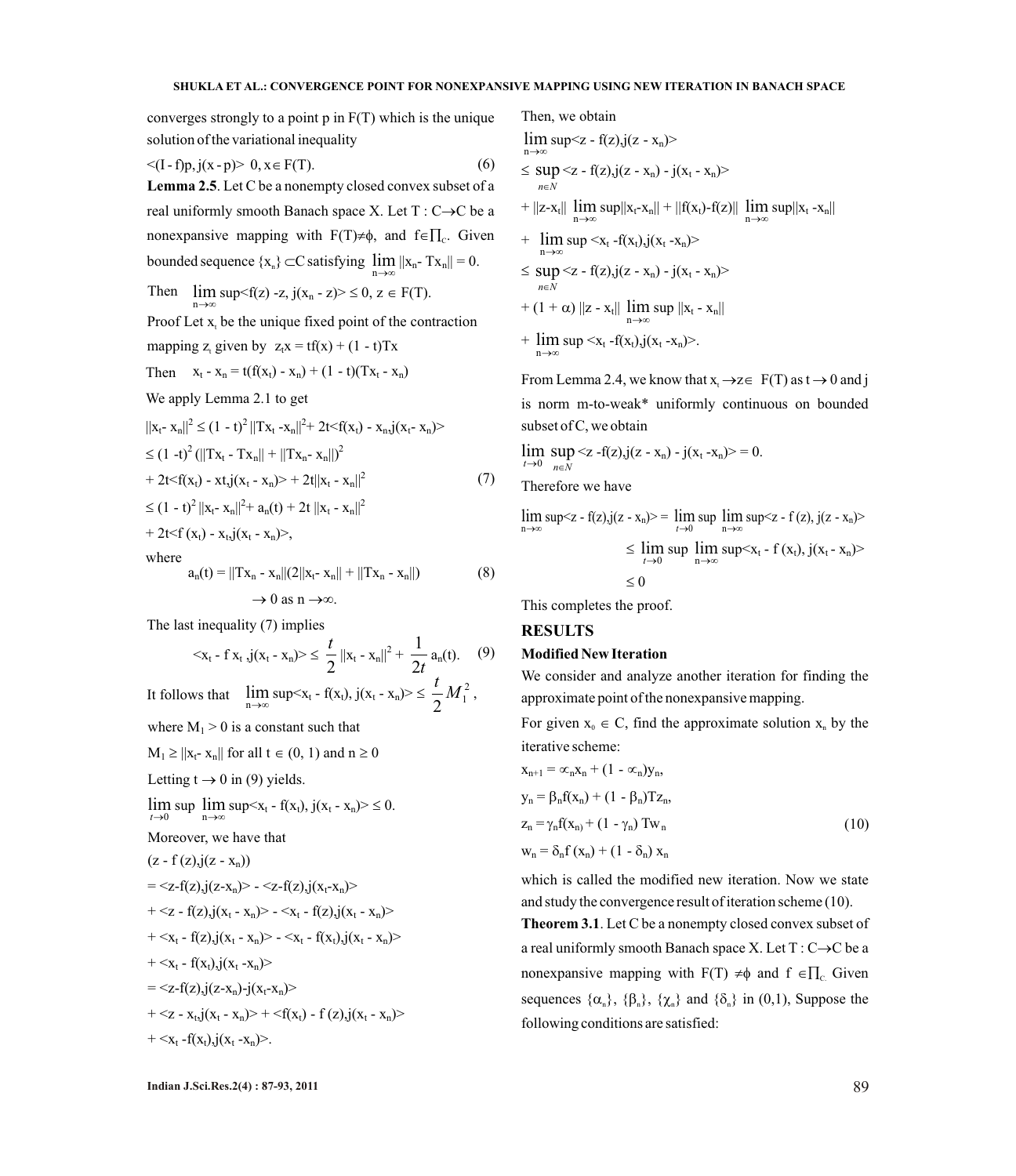#### **SHUKLA ET AL.: CONVERGENCE POINT FOR NONEXPANSIVE MAPPING USING NEW ITERATION IN BANACH SPACE**

(i) 
$$
\lim_{n \to \infty} \beta_n = 0 \text{ and } \sum_{n=0}^{\infty} \beta_n = \infty ;
$$

(ii) 
$$
\lim_{n \to \infty} \gamma_n = 0 \text{ and } \sum_{n=0} \gamma_n = \infty ;
$$

(iii) 
$$
\lim_{n \to \infty} \delta_n = 0 \text{ and } \sum_{n=0} \delta_n = \infty ;
$$

- (iv)  $0 < \liminf_{n \to \infty} \alpha_n \le \limsup_{n \to \infty} \alpha_n \le 1;$  $n \rightarrow \infty$
- (v) n  $\lim_{\gamma_n}$  = 0 and  $\gamma_n/\beta_n \leq M$  for some M > 0
- (vi) n  $\lim_{n \to \infty} \delta_n = 0$  and  $\delta_n / \beta_n \leq M$  for some  $M > 0$

Then, for arbitrary  $x_0 \in C$ , the sequence  $\{x_n\}$  defined by (10) converges strongly to a fixed point  $p \in F(T)$  which is the unique solution of the variational inequality (6). **Proof** First we prove that  $\{x_n\}$  is bounded. Take p  $F(T)$ , from  $(10)$ , we have

$$
||w_n - p|| \leq \delta_n ||f(x_n) - p|| + (1 - \delta_n)||x_n - p||
$$
  
\n
$$
\leq \delta_n ||f(x_n) - f(p)|| + \delta_n ||f(p) - p|| + (1 - \delta_n)||x_n - p||
$$
  
\n
$$
\leq \alpha \delta_n ||x_n - p|| + \delta_n ||f(p) - p|| + (1 - \delta_n)||x_n - p||
$$
  
\n
$$
\leq [1 - (1 - \alpha) \delta_n] ||x_n - p|| + \delta_n ||f(p) - p||,
$$
  
\n
$$
||z_n - p|| \leq \gamma_n ||f(x_n) - p|| + (1 - \gamma_n)||Tw_n - p||
$$
  
\n
$$
\leq \gamma_n ||f(x_n) - f(p)|| + \gamma_n ||f(p) - p|| + (1 - \gamma_n)||w_n - p||
$$
  
\n
$$
\leq \alpha \gamma_n ||x_n - p|| + \gamma_n ||f(p) - p|| + (1 - \gamma_n) \delta_n ||f(p) - p||
$$
  
\n
$$
+ (1 - \gamma_n)[1 - (1 - \alpha) \delta_n] ||x_n - p||
$$
  
\n
$$
\leq \{ \alpha \gamma_n + (1 - \gamma_n)[1 - (1 - \alpha) \delta_n] \} ||x_n - p||
$$
  
\n
$$
+ \{ \gamma_n + (1 - (\gamma_n) \delta_n) ||f(p) - p||
$$
  
\n
$$
\leq \{ 1 - (1 - \alpha) [\gamma_n + (1 - \gamma_n) \delta_n] \} ||x_n - p|| + \{ \gamma_n + (1 - \gamma_n) \delta_n \} ||f(p) - p||
$$
  
\nand hence  
\n
$$
||y_n - p|| \leq \beta_n ||f(x_n) - p|| + (1 - \beta_n)||Tx_n - p||
$$
  
\n
$$
\leq \beta_n ||f(x_n) - f(p)|| + \beta_n ||f(p) - p|| + (1 - \beta_n) ||z_n - p||
$$
  
\n
$$
\leq \alpha \beta_n ||x_n - p|| + \beta_n ||f(p) - p|| + (1 - \beta_n) ||z_n - p||
$$
  
\n
$$
\leq \alpha \beta_n ||x_n - p|| + \beta_n ||f(p) - p|| + (1 - \beta_n) ||1 - (1 - \alpha) [\gamma_n + (1 - \gamma_n) \delta_n] \}
$$
  
\n
$$
||x_n -
$$

Therefore

 $||x_{n+1}- p|| \leq \alpha_n ||x_n- p|| + (1 - \alpha_n) ||y_n- p||$  $\leq \alpha_n ||x_n - p|| + (1 - \alpha_n)[\alpha \beta_n + (1 - \beta_n)\{1-(1-\alpha)[\gamma_n+(1-\gamma_n)\delta_n]\}] ||x_n - p||$ +  $[\beta_n + (1 - \beta_n)\{\gamma_n + (1 - \gamma_n)\delta_n\}] ||f(p) - p||$  $\leq {\alpha_n + (1 - \alpha_n) [\alpha \beta_n + (1 - \beta_n) \{1-(1-\alpha) [\gamma_n+(1-\gamma_n)\delta_n] \}]}$   $||x_n - p||$ +  $(1 - \alpha_n)[\beta_n + (1 - \beta_n) \{ \gamma_n + (1 - \gamma_n) \delta_n \}] ||f(p) - p||$  $\leq$  max { $||x_n - p||$ ,  $||f(p) - p||/(1 - \alpha)$ } By induction,  $||x_n - p|| \le \max{||x_0 - p||, ||f(P) - p||/(1 - \alpha)}, n \ge 0,$ that is,  $\{x_n\}$  is bounded, so are  $\{f(x_n)\}\$ ,  $\{Tx_n\}$  and  $\{z_n\}$ We observe that  $||y_{n+1}- y_n|| = ||(\beta_{n+1}- \beta_n)f(x_{n+1}) + \beta_n(f(x_{n+1})- f(x_n))$  $+(1 - \beta_n)(T_{Z_{n+1}} - T_{Z_n}) + (\beta_n - \beta_{n+1}) T_{Z_{n+1}}||$  $\leq (\beta_{n+1}-\beta_n)(\|f(x_{n+1})\| + \|Tz_{n+1}\|) + \beta_n\|f(x_{n+1}) - f(x_n)\|$  $+(1 - \beta_n)||z_{n+1} - z_n||$  $\leq |\beta_{n+1}-\beta_n|$  ( $||f(x_{n+1})+||Tz_{n+1}||$ ) +  $\alpha\beta_n ||x_{n+1}-x_n|| + (1 - \beta_n)||z_{n+1}-z_n||,$  (11) and  $||z_{n+1}- z_n|| = ||(\gamma_{n+1}- \gamma_n)f(x_{n+1})+\gamma_n(f(x_{n+1})- f(x_n))$ +  $(1 - \gamma_n)(Tw_{n+1} - Tw_n) + (\gamma_n - \gamma_{n+1})Tw_{n+1}$ ||  $\leq |\gamma_{n+1} - \gamma_n|$  ( $||f(x_{n+1})+||Tw_{n+1}||+\alpha\gamma_n||x_{n+1}-x_n|| + (1-\gamma_n)||w_{n+1} - w_n||$ and also  $||w_{n+1} - w_n|| = ||(\delta_{n+1} - \delta_n) f(x_{n+1}) + \delta_n(f(x_{n+1}) - f(x_n))$ +  $(1-\delta_n)(Tx_{n+1}-Tx_n) + (\delta_n - \delta_{n+1}) Tx_{n+1}$ ||  $\leq |\delta_{n+1} - \delta_n| (||f(x_{n+1}) + ||Tx_{n+1}||) + \alpha \delta_n ||x_{n+1} - x_n||$  $+(1-\delta_n) ||x_{n+1}-x_n||$  (13)  $||w_{n+1} - w_n|| \leq |\delta_{n+1} - \delta_n| (||f(x_{n+1})|| + ||Tx_{n+1}||) + ||x_{n+1} - x_n||)$ (12) Substituting (13) into (12) that  $||z_{n+1}- z_n|| \leq |\gamma_{n+1}- \gamma_n| (||f(x_{n+1})||Tw_{n+1}||) + |\delta_{n+1}- \delta_n| (||f(x_{n+1})||)$  $+ ||Tx_{n+1}|| + ||x_{n+1} - x_n||$  (14) Again, substituting (14) into (11) that  $||y_{n+1}- y_n|| \leq |\beta_{n+1}- \beta_n| (||f(x_{n+1})|| + ||Tz_{n+1}||) + |\gamma_{n+1}- \gamma_n| (||f(x_{n+1})+ ||Tw_{n+1}||)$  $+ |\delta_{n+1} \cdot \delta_n| (||f(x_{n+1})|| + ||Tz_{n+1}||) + ||x_{n+1} \cdot x_n||$  (15) It follows that from  $\lim_{n} \beta_n = \lim_{n} \gamma_n = \lim_{n} \delta_n = 0$  and (15) that n n n→∞ n  $\limsup(||y_{n+1} - y_n|| - ||x_{n+1} - x_n||) \leq 0$ Hence, by Lemma 2.2, we have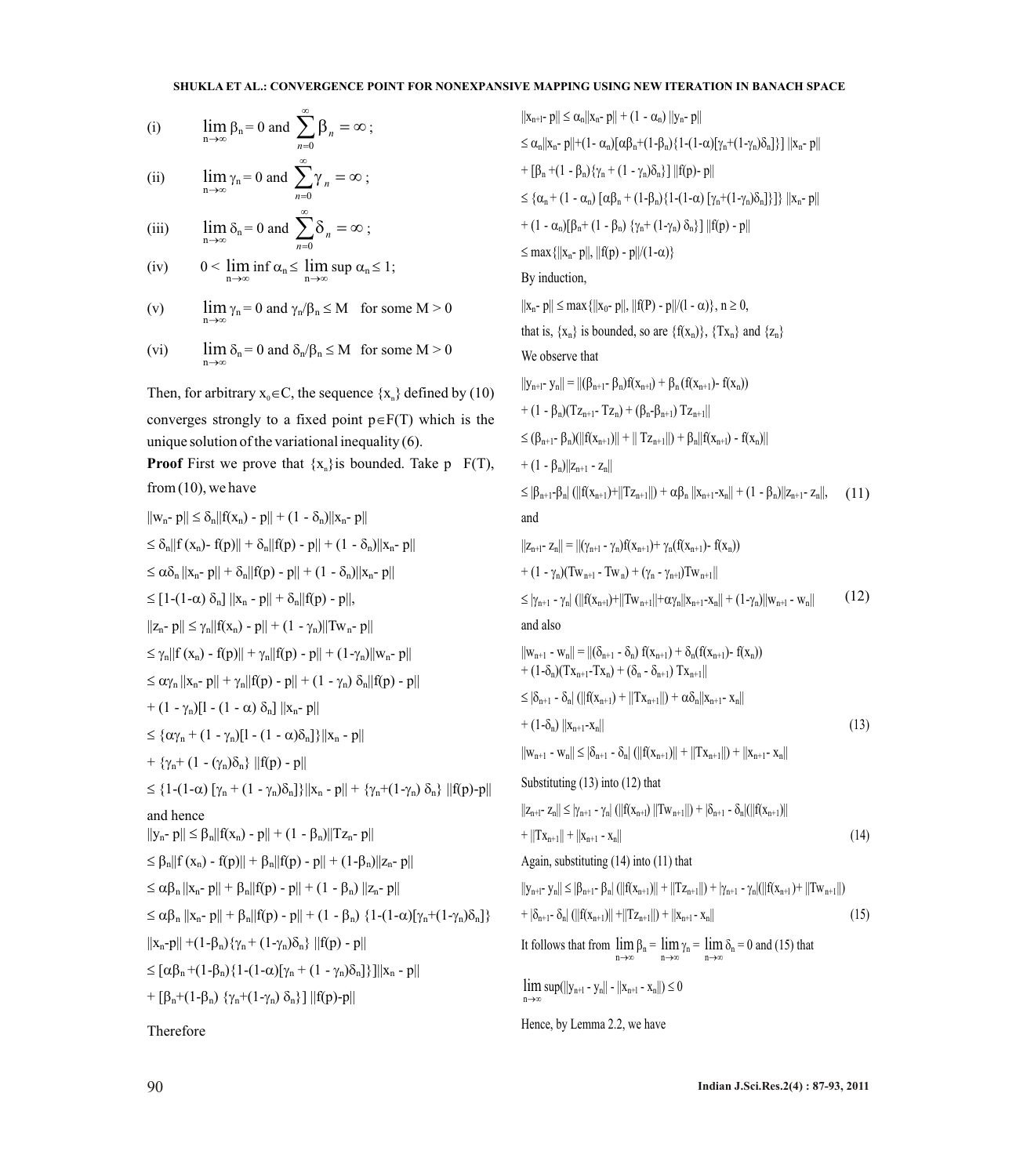### **SHUKLA ET AL.: CONVERGENCE POINT FOR NONEXPANSIVE MAPPING USING NEW ITERATION IN BANACH SPACE**

$$
\lim_{n \to \infty} ||y_n - x_n|| = 0.
$$
 (16)

Then

$$
\lim_{n \to \infty} ||x_{n+1} - x_n|| = \lim_{n \to \infty} (1 - \alpha_n) ||y_n - x_n|| = 0.
$$
 (17)

From (10), we obtain

$$
||x_{n} - Tx_{n}|| \le ||x_{n+1} - x_{n}|| + ||x_{n+1} - Tx_{n}||
$$
  
\n
$$
\le ||x_{n+1} - x_{n}|| + \alpha_{n}||x_{n} - Tx_{n}|| + (1 - \alpha_{n}) ||y_{n} - Tx_{n}||
$$
  
\n
$$
\le ||x_{n+1} - x_{n}|| + \alpha_{n}||x_{n} - Tx_{n}|| + (1 - \alpha_{n})\beta_{n}||f(x_{n}) - Tx_{n}||
$$
  
\n
$$
+ (1 - \alpha_{n})(1 - \beta_{n}) ||Tz_{n} - Tx_{n}|| \qquad (18)
$$
  
\n
$$
||x_{n} - Tx_{n}|| \le ||x_{n+1} - x_{n}|| + \alpha_{n}||x_{n} - Tx_{n}|| + (1 - \alpha_{n})\beta_{n}||f(x_{n}) - Tx_{n}||
$$

$$
+ (1 - \alpha_n)(1 - \beta_n)\gamma_n ||f(x_n) - x_n||
$$

We note that  $\lim_{n \to \infty} \beta_n = \lim_{n \to \infty} \gamma_n = 0$  and  $\{x_n\}$ ,  $\{f(x_n)\}\$  and

 ${Tx_n}$  are all bounded, therefore from (18) with (17), we have

$$
\lim_{n \to \infty} ||x_n - Tx_n|| = 0 \tag{19}
$$

Since

$$
||y_{n} - Ty_{n}|| \le ||y_{n} - Tx_{n}|| + ||Tx_{n} - Ty_{n}||
$$
  
\n
$$
\le ||y_{n} - x_{n}|| + ||x_{n} - Tx_{n}|| + ||y_{n} - x_{n}||
$$
  
\n
$$
||y_{n} - Ty_{n}|| = 2||y_{n} - x_{n}|| + ||x_{n} - Tx_{n}||.
$$
  
\nIt follows from (16), (19) and (20) that

$$
\lim_{n \to \infty} \|y_n - Ty_n\| = 0.
$$
 (21)

Again by similar way

$$
||z_n - Tz_n|| \le ||z_n - x_n|| + ||x_n - y_n|| + ||y_n - Tz_n||
$$
  
\n
$$
\le y_n ||f(x_n) - x_n|| + ||x_n - y_n|| + \beta_n ||f(x_n) - Tz_n||
$$
  
\nwhich implies that (noting that (i) and (v) and (16)

$$
\lim_{n \to \infty} ||z_n - Tz_n|| = 0 \tag{22}
$$

$$
||w_n - Tw_n|| \le ||w_n - x_n|| + ||x_n - y_n|| + ||y_n - Tw_n||
$$
  
\n
$$
\le \delta_n ||f(x_n) - x_n|| + ||x_n - y_n|| + \beta_n ||f(x_n) - Tw_n||
$$
  
\nfrom (i), (iii), (vi) and (16), we have

$$
\lim_{n \to \infty} ||w_n - Tw_n|| = 0 \tag{23}
$$

It follows from  $(21)$ ,  $(22)$  and  $(23)$  and lemma  $(2.5)$  that

$$
\lim_{n\to\infty} \sup_{-\infty} \langle f(p) - p, j (y_n - p) \rangle \le 0 \text{ and}
$$
\n
$$
\lim_{n\to\infty} \sup_{-\infty} \langle f(p) - p, j (z_n - p) \rangle \le 0
$$
\n
$$
\lim_{n\to\infty} \sup_{-\infty} \langle f(p) - p, j (w_n - p) \rangle \le 0
$$
\nFrom (10) and lemma (2.1), we have

$$
||w_n - p||^2 = ||\delta_n(f(x_n) - p) + (1 - \delta_n)(x_n - p)||^2
$$
  
\n
$$
\leq (1 - \delta_n)^2 ||x_n - p||^2 + 2\delta_n \leq f(x_n) - p, j(w_n - p) >
$$
  
\n
$$
\leq (1 - \delta_n)^2 ||x_n - p||^2 + 2\delta_n \leq f(x_n) - f(p), j(w_n - p) >
$$
  
\n
$$
+ 2\delta_n \leq f(p) - p, j (w_n - p) >
$$
  
\n
$$
\leq (1 - \delta_n)^2 ||x_n - p||^2 + 2\alpha \delta_n (||x_n - p||, ||w_n - p||)
$$
  
\n
$$
+ 2\delta_n \leq f(p) - p, j (w_n - p) >
$$
  
\n
$$
\leq (1 - \delta_n)^2 ||x_n - p||^2 + \alpha \delta_n (||x_n - p||^2 + ||w_n - p||^2)
$$
  
\n
$$
+ 2\delta_n \leq f(p) - p, j (w_n - p) >
$$

That is

$$
\|\mathbf{w}_{n} - \mathbf{p}\|^2 \le \left[1 - \frac{2(1-\alpha)\delta_n}{1-\alpha\delta_n}\right] \|\mathbf{x}_{n} - \mathbf{p}\|^2 \frac{\delta_n^2}{1-\alpha\delta_n} \|\mathbf{x}_{n} - \mathbf{p}\|^2
$$
  
+ 
$$
\frac{2\delta_n}{1-\alpha\delta_n} < \mathbf{f}(\mathbf{p}) - \mathbf{p}, \mathbf{j}(\mathbf{w}_{n} - \mathbf{p})>
$$
(25)

and

$$
||z_{n} - p||^{2} = ||\gamma_{n}(f(x_{n}) - p) + (1 - \gamma_{n})(Tw_{n} - p)||^{2}
$$
  
\n
$$
\leq (1 - \gamma_{n})^{2} ||Tw_{n} - p||^{2} + 2\gamma_{n} \leq f(x_{n}) - p, j(z_{n} - p) >
$$
  
\n
$$
\leq (1 - \gamma_{n})^{2} ||w_{n} - p||^{2} + 2\gamma_{n} \leq f(x_{n}) - f(p), j(z_{n} - p) >
$$
  
\n+ 2 $\gamma_{n} \leq f(p) - p, j(z_{n} - p) >$   
\n
$$
\leq (1 - \gamma_{n})^{2} ||w_{n} - p||^{2} + 2\alpha \gamma_{n} ||x_{n} - p||, ||z_{n} - p||
$$
  
\n+ 2 $\gamma_{n} \leq f(p) - p, j(z_{n} - p) >$   
\n
$$
\leq (1 - \gamma_{n})^{2} ||\gamma_{n} - p||^{2} + \alpha \gamma_{n} (||x_{n} - p||^{2} + ||z_{n} - p||^{2})
$$
  
\n+ 2 $\gamma_{n} \leq f(p) - p, j(z_{n} - p) >$   
\n
$$
\leq (1 - \gamma_{n})^{2} \left[ \left[ 1 - \frac{2(1 - \alpha)\delta_{n}}{1 - \alpha \delta_{n}} \right] ||x_{n} - p||^{2} \frac{\delta_{n}^{2}}{1 - \alpha \delta_{n}} ||x_{n} - p||^{2} \right]
$$
  
\n+ 
$$
\frac{2\delta_{n}}{1 - \alpha \delta_{n}} < f(p) - p, j(w_{n} - p) >
$$
  
\n+ 
$$
\alpha \gamma_{n} ||x_{n} - p||^{2} + \alpha \gamma_{n} ||z_{n} - p||^{2} + 2\gamma_{n} \leq f(p) - p, j(z_{n} - p) >
$$
  
\n
$$
||z_{n} - p||^{2} \leq \left[ 1 - \frac{2(1 - \alpha)\gamma_{n}}{1 - \alpha \gamma_{n}} \right] ||x_{n} - p||^{2} + \left[ \frac{\gamma_{n}^{2}}{1 - \alpha \gamma_{n}} + \frac{\delta_{n}^{2}}{(1 - \alpha \gamma_{n})(1 - \alpha \delta_{n})} \right]
$$
  
\

**Indian J.Sci.Res.2(4) : 87-93, 2011** 91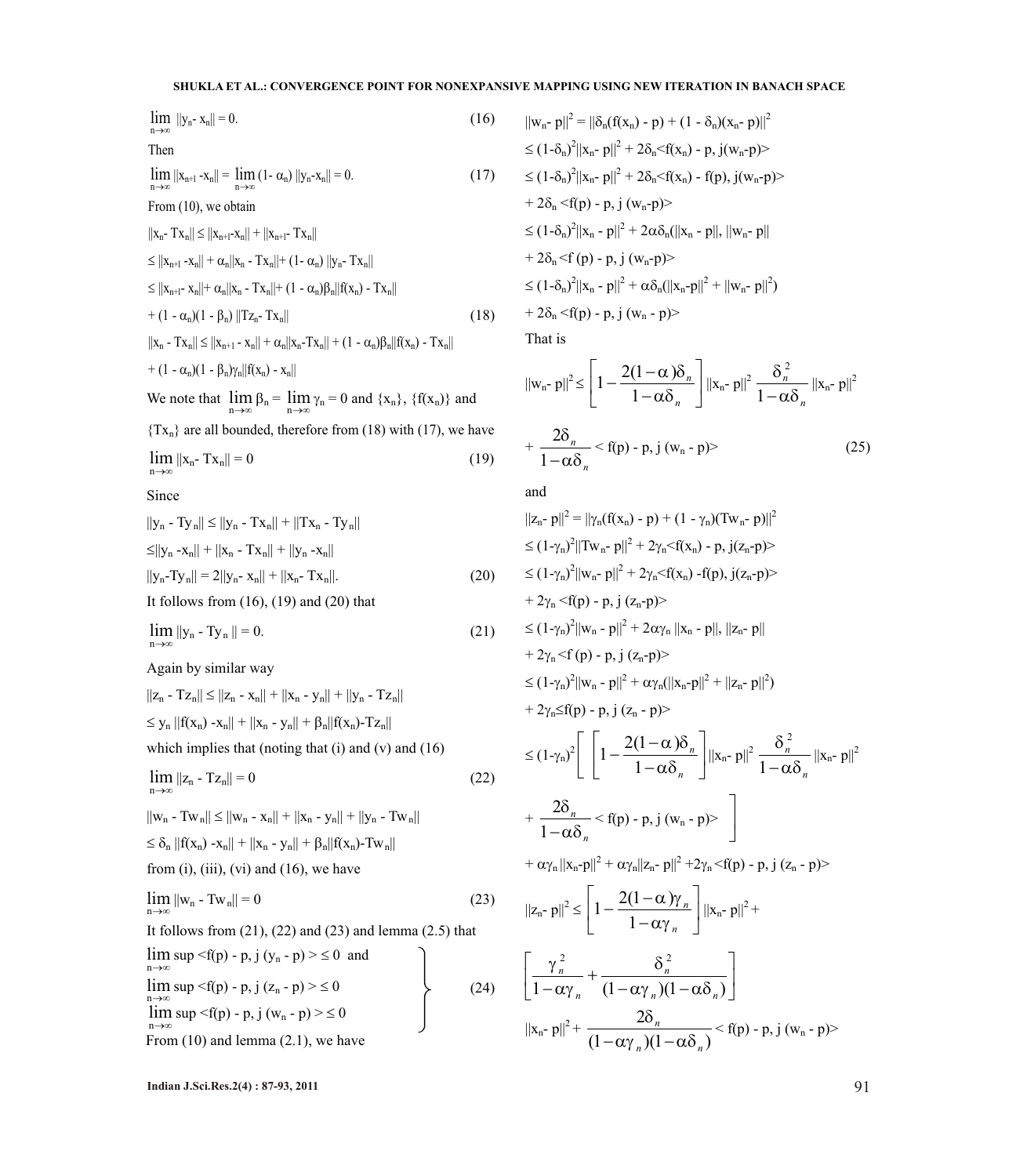$$
+\frac{2\gamma_n}{\left(1-\alpha\gamma_n\right)}<\text{f(p)-p, j}\text{ (z_n-p)}\\
$$
 (26)

and

$$
||y_{n}-p||^{2} = ||\beta_{n}(f(x_{n}) - p + (1 - \beta_{n})(Tz_{n} - p||^{2})
$$
  
\n
$$
\leq (1-\beta_{n})^{2}||Tz_{n} - p||^{2} + 2\beta_{n} \leq f(x_{n}) - p, j(y_{n} - p) >
$$
  
\n
$$
\leq (1-\beta_{n})^{2}||Tz_{n} - p||^{2} + 2\beta_{n} \leq f(x_{n}) - f(p), j(y_{n} - p) >
$$
  
\n
$$
+ 2\beta_{n} \leq f(p) - p, j (y_{n} - p) >
$$
  
\n
$$
\leq (1-\beta_{n})^{2}||z_{n} - p||^{2} + 2\alpha\beta_{n} (||x_{n} - p||, ||y_{n} - p||^{2})
$$
  
\n
$$
+ 2\beta_{n} \leq f(p) - p, j (y_{n} - p) >
$$
  
\n
$$
\leq (1-\beta_{n})^{2}||z_{n} - p||^{2} + \alpha\beta_{n} (||x_{n} - p||^{2} + ||y_{n} - p||^{2})
$$
  
\n
$$
+ 2\beta_{n} \leq f(p) - p, j (z_{n} - p) >
$$
  
\n
$$
\leq (1-\beta_{n})^{2} \Bigg[ \Bigg[ 1 - \frac{2(1-\alpha)\gamma_{n}}{1-\alpha\gamma_{n}} \Bigg] ||x_{n} - p||^{2}
$$
  
\n
$$
\Bigg[ \frac{\gamma_{n}^{2}}{(1-\alpha\gamma_{n})^{2}} + \frac{\delta_{n}^{2}}{(1-\alpha\gamma_{n})(1-\alpha\delta_{n})} \Bigg] ||x_{n} - p||^{2}
$$
  
\n
$$
+ \frac{2\delta_{n}}{(1-\alpha\gamma_{n})(1-\alpha\delta_{n})} \leq f(p) - p, j (x_{n} - p) >
$$
  
\n
$$
+ \frac{2\gamma_{n}}{1-\alpha\gamma_{n}} \leq f(p) - p, j (y_{n} - p) >
$$
  
\n
$$
+ 2\beta_{n} \leq f(p) - p, j (y_{n} - p) >
$$
  
\n
$$
+ 2\beta_{n} \leq f(p) - p, j (y_{n} - p
$$

$$
(y_n - p) > (27)
$$
  
\nAgain from (10)  
\n
$$
||x_{n+1} - p||^2 = ||\alpha_n (x_n - p + (1 - \alpha_n) (y_n - p)||^2
$$
  
\n
$$
\leq [\alpha_n ||x_n - p|| + (1 - \alpha_n) ||y_n - p||]^2
$$
  
\n
$$
\leq \alpha_n^2 ||x_n - p||^2 + (1 - \alpha_n)^2 ||y_n - p||^2 + 2\alpha_n (1 - \alpha_n) ||x_n - p|| ||y_n - p||
$$
  
\n
$$
\leq \alpha_n^2 ||x_n - p||^2 + (1 - \alpha_n)^2 ||y_n - p||^2 + \alpha_n (1 - \alpha_n) (||x_n - p||^2 + ||y_n - p||^2)
$$
  
\n
$$
= \alpha_n ||x_n - p||^2 + (1 - \alpha_n) ||y_n - p||^2
$$
\n(28)  
\nSubstituting (26), (27) into (28), we have

$$
||x_{n+1}-p||^{2} \leq \left[1-\frac{2(1-\alpha)(1-\alpha_{n})\beta_{n}}{1-\alpha\beta_{n}}\right]||x_{n}-p||^{2} +
$$
\n
$$
\left[\frac{(1-\alpha_{n})\beta_{n}^{2}}{1-\alpha\beta_{n}}+\frac{(1-\alpha_{n})\gamma_{n}^{2}}{(1-\alpha\beta_{n})(1-\alpha\gamma_{n})}+\frac{(1-\alpha_{n})\delta_{n}^{2}}{(1-\alpha\beta_{n})(1-\alpha\gamma_{n})(1-\alpha\delta_{n})}\right]
$$
\n
$$
||x_{n}-p||^{2}+\frac{2(1-\alpha_{n})\delta_{n}}{(1-\alpha\delta_{n})(1-\alpha\gamma_{n})(1-\alpha\beta_{n})} < f(p)-p, j (w_{n}-p) > +\frac{2(1-\alpha_{n})\gamma_{n}}{(1-\alpha\gamma_{n})(1-\alpha\beta_{n})} < f(p)-p, j (z_{n}-p) > +\frac{2(1-\alpha_{n})\beta_{n}}{(1-\alpha\beta_{n})} < f(p)-p, j (y_{n}-p) > -\frac{2(1-\alpha_{n})\beta_{n}}{(1-\alpha\beta_{n})} < f(p)-p, j (y_{n}-p) > -\frac{2(1-\alpha_{n})\beta_{n}}{(1-\alpha\beta_{n})} < -\frac{2(1-\alpha)(1-\alpha_{n})\beta_{n}}{(1-\alpha\beta_{n})} < -\frac{2(1-\alpha)(1-\alpha\gamma_{n})\beta_{n}}{(1-\alpha\beta_{n})} < -\frac{\delta_{n}^{2}}{2(1-\alpha)(1-\alpha\gamma_{n})(1-\alpha\gamma_{n})\beta_{n}} + \frac{\delta_{n}^{2}}{2(1-\alpha)(1-\alpha\gamma_{n})(1-\alpha\gamma_{n})\beta_{n}} < f(p)-p, j (w_{n}-p) > +\frac{\gamma_{n}}{(1-\alpha)(1-\alpha\gamma_{n})(1-\alpha\gamma_{n})(1-\alpha)\beta_{n}} < f(p)-p, j (z_{n}-p) > +\frac{\gamma_{n}}{(1-\alpha)(1-\alpha\gamma_{n})(1-\alpha\gamma_{n})(1-\alpha)\beta_{n}} < f(p)-p, j (z_{n}-p) > +\frac{1}{(1-\alpha)} < f(p)-p, j (y_{n}-p) > \left\}
$$

92 **Indian J.Sci.Res.2(4) : 87-93, 2011**

J